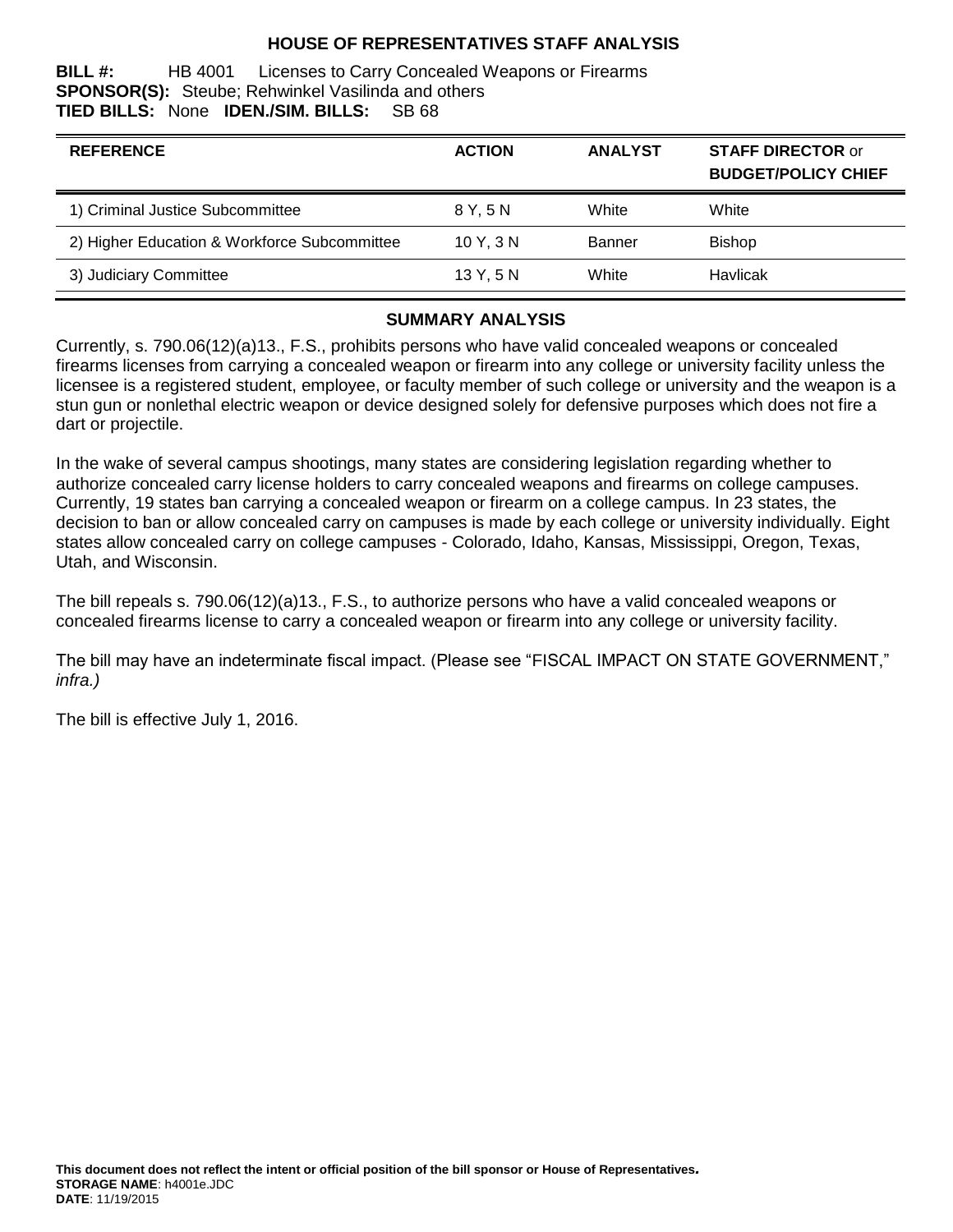### **FULL ANALYSIS**

## **I. SUBSTANTIVE ANALYSIS**

## A. EFFECT OF PROPOSED CHANGES:

## **Current Situation**

### Concealed Carry Licensure

Section 790.06, F.S., authorizes the Department of Agriculture and Consumer Services (DACS) to issue licenses to carry concealed weapons or concealed firearms to qualified applicants. For purposes of the section, "concealed weapons or concealed firearms" are defined as a handgun, electronic weapon or device, tear gas gun, knife, or billie, but not a machine gun.<sup>1</sup>

As October 31, 2015, there were 1,464,943 persons licensed to carry a concealed weapon or firearm in Florida. $2$  The age profile of concealed carry license holders is as follows:

- 265,500 license holders between the ages of 21-35;
- 375,354 license holders between the ages of 36-50;
- 458,991 license holders between the ages of 51-65; and
- 365,098 license holders age 66 and up.<sup>3</sup>

In order to obtain a concealed carry license, a person must complete, under oath, and submit to DACS, $4$  an application that includes:

- The name, address, place and date of birth, race, and occupation of the applicant;
- A statement that the applicant is in compliance with the criteria contained in ss. 790.06(2) and (3), F.S. (described below);
- A statement that the applicant has been furnished with a copy of ch. 790, F.S., and is knowledgeable of its provisions;
- A conspicuous warning that the application is executed under oath and that a false answer to any question, or the submission of any false document by the applicant, subjects the applicant to criminal penalties; and
- A statement that the applicant desires a concealed weapon or firearm license as a means of lawful self-defense.<sup>5</sup>

The applicant must also submit the following to DACS:

- A nonrefundable license fee not to exceed \$70 (if the applicant has not previously been issued a statewide license) or \$60 (for renewal of a statewide license);
- A full set of fingerprints administered by a law enforcement agency, DACS, or an approved tax collector;
- Documented proof of completion of a firearms safety and training course; and
- A full frontal view color photograph of the applicant taken within the preceding 30 days.<sup>6</sup>

Section 790.06(2), F.S., requires DACS to issue a concealed carry license if the applicant:

• Is a resident of the United States and a citizen of the United States or a permanent resident alien of the United States, as determined by the United States Bureau of Citizenship and Immigration Services, or is a consular security official of a foreign government that maintains diplomatic relations and treaties of commerce, friendship, and navigation with the United States

 $\overline{a}$ 

<sup>1</sup> s. 790.06(1), F.S.

<sup>2</sup> DACS, *Number of Licensees by Type as of October 31, 2015,*

<http://www.freshfromflorida.com/Divisions-Offices/Licensing/Concealed-Weapon-License/Statistical-Reports>(last visited on November 13, 2015).

<sup>3</sup> DACS, *Concealed Weapon or Firearm License Holder Profile as of October 31, 2015,*

[http://www.freshfromflorida.com/content/download/7500/118857/cw\\_holders.pdf](http://www.freshfromflorida.com/content/download/7500/118857/cw_holders.pdf) (last visited on November 13, 2015).

<sup>&</sup>lt;sup>4</sup> Section 790.0625, F.S., authorizes DACS, at its discretion, to appoint tax collectors, as defined in s. 1(d) of Art. VIII of the State Constitution, to accept applications on behalf of the Division of Licensing of the DACS for concealed weapon or firearm licenses. Such appointments are for specified locations that will best serve the public interest and convenience in applying for these licenses.

 $5$  s. 790.06(4), F.S.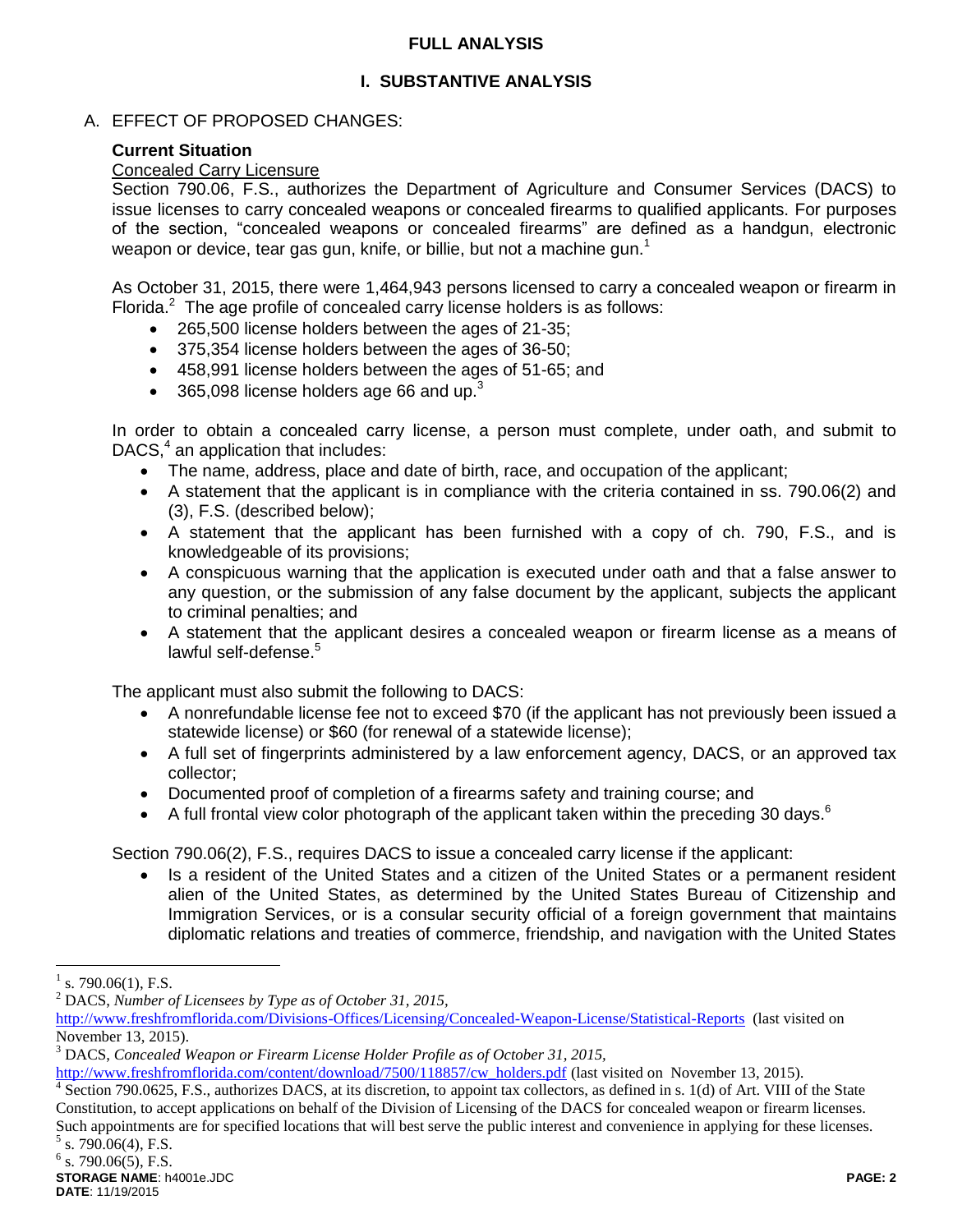and is certified as such by the foreign government and by the appropriate embassy in this country;

- Is 21 years of age or older;
- Does not suffer from a physical infirmity which prevents the safe handling of a weapon or firearm;
- Is not ineligible to possess a firearm pursuant to s. 790.23, F.S., by virtue of having been convicted of a felony;
- Has not been committed for the abuse of a controlled substance or been found guilty of a crime under the provisions of ch. 893, F.S., or similar laws of any other state relating to controlled substances within a 3-year period immediately preceding the date on which the application is submitted;
- Does not chronically and habitually use alcoholic beverages or other substances to the extent that his or her normal faculties are impaired. It is presumed that an applicant chronically and habitually uses alcoholic beverages or other substances to the extent that his or her normal faculties are impaired if the applicant has been committed under ch. 397, F.S., or under the provisions of former ch. 396, F.S., or has been convicted under s. 790.151, F.S., or has been deemed a habitual offender under s. 856.011(3), F.S., or has had two or more convictions under s. 316.193, F.S., or similar laws of any other state, within the 3-year period immediately preceding the date on which the application is submitted;
- Desires a legal means to carry a concealed weapon or firearm for lawful self-defense;
- Demonstrates competence with a firearm by completing a specified firearms safety and training course;
- Has not been adjudicated an incapacitated person under s. 744.331, F.S., or similar laws of any other state, unless 5 years have elapsed since the applicant's restoration to capacity by court order;
- Has not been committed to a mental institution under ch. 394, F.S., or similar laws of any other state, unless the applicant produces a certificate from a licensed psychiatrist that he or she has not suffered from disability for at least 5 years prior to the date of submission of the application;
- Has not had adjudication of guilt withheld or imposition of sentence suspended on any felony or misdemeanor crime of domestic violence unless 3 years have elapsed since probation or any other conditions set by the court have been fulfilled, or the record has been sealed or expunged;
- Has not been issued an injunction that is currently in force and effect and that restrains the applicant from committing acts of domestic violence or acts of repeat violence; and
- Is not prohibited from purchasing or possessing a firearm by any other provision of Florida or federal law.

DACS must deny an application if the applicant has been found guilty of, had adjudication of guilt withheld for, or had imposition of sentence suspended for one or more crimes of violence constituting a misdemeanor, unless 3 years have elapsed since probation or any other conditions set by the court have been fulfilled or the record has been sealed or expunged.<sup>7</sup>

DACS must revoke a concealed weapons or firearms license if the licensee has been found guilty of, had adjudication of guilt withheld for, or had imposition of sentence suspended for one or more crimes of violence within the preceding 3 years.<sup>8</sup>

DACS must, upon notification by a law enforcement agency or a court and subsequent written verification, suspend a concealed carry license or the processing of an application for such license if the licensee or applicant is:

- Arrested or formally charged with a crime that would disqualify such person from having a license until final disposition of the case; or
- Is issued an injunction that restrains the licensee or applicant from committing acts of domestic violence or acts of repeat violence.<sup>9</sup>

 $\overline{a}$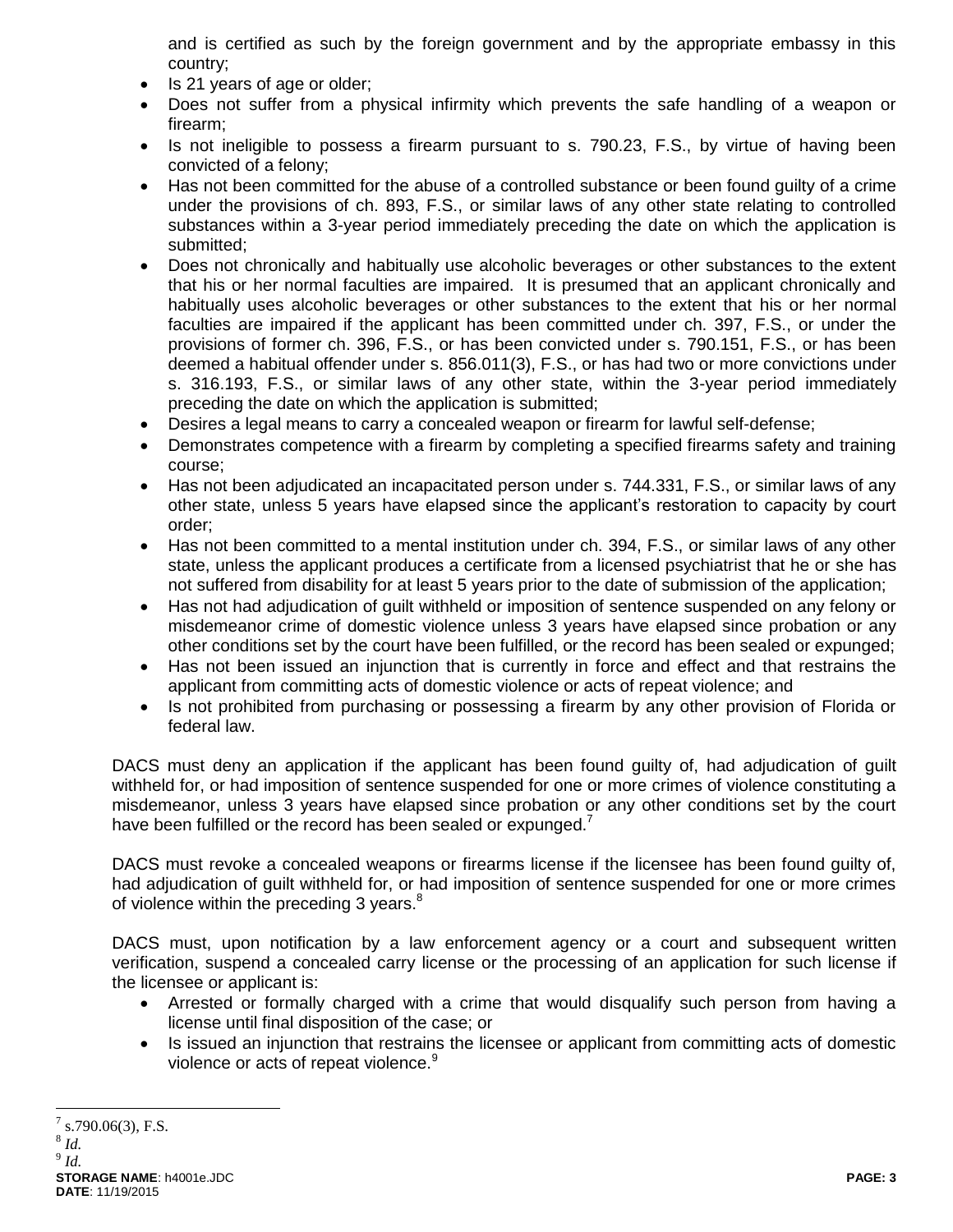In addition, DACS is required to suspend or revoke a concealed license if the licensee:

- Is found to be ineligible under the criteria set forth in s. 790.06(2), F.S.;
- Develops or sustains a physical infirmity which prevents the safe handling of a weapon or firearm;
- Is convicted of a felony which would make the licensee ineligible to possess a firearm pursuant to s. 790.23, F.S.;
- Is found guilty of a crime under the provisions of ch. 893, F.S., or similar laws of any other state, relating to controlled substances;
- Is committed as a substance abuser under ch. 397, F.S., or is deemed a habitual offender under s. 856.011(3), F.S., or similar laws of any other state;
- Is convicted of a second violation of s. 316.193, F.S., or a similar law of another state, within 3 years of a previous conviction of such section, or similar law of another state, even though the first violation may have occurred prior to the date on which the application was submitted;
- Is adjudicated an incapacitated person under s. 744.331, F.S., or similar laws of another state; or
- Is committed to a mental institution under ch. 394, F.S., or similar laws of another state.<sup>10</sup>

Concealed carry licenses are valid for 7 years from the date of issuance. Licensees must carry their license and valid identification any time they are in actual possession of a concealed weapon or firearm and display both documents upon demand by a law enforcement officer. Failure to have proper documentation and display it upon demand is a noncriminal violation punishable by a penalty of \$25, payable to the clerk of the court.<sup>11</sup>

## Locations where Concealed Carry by Licensees is Prohibited

Section 790.06(12)(a), F.S., specifies that a concealed carry license does not authorize a person to carry a concealed weapon or firearm into:

- 1. Any place of nuisance as defined in s. 823.05;
- 2. Any police, sheriff, or highway patrol station;
- 3. Any detention facility, prison, or jail;
- 4. Any courthouse;
- 5. Any courtroom, except that nothing in this section would preclude a judge from carrying a concealed weapon or determining who will carry a concealed weapon in his or her courtroom;
- 6. Any polling place;
- 7. Any meeting of the governing body of a county, public school district, municipality, or special district;
- 8. Any meeting of the Legislature or a committee thereof;
- 9. Any school, college, or professional athletic event not related to firearms;
- 10. Any elementary or secondary school facility or administration building;
- 11. Any career center;
- 12. Any portion of an establishment licensed to dispense alcoholic beverages for consumption on the premises, which portion of the establishment is primarily devoted to such purpose;
- 13. Any college or university facility unless the licensee is a registered student, employee, or faculty member of such college or university and the weapon is a stun gun or nonlethal electric weapon or device designed solely for defensive purposes and the weapon does not fire a dart or projectile;
- 14. The inside of the passenger terminal and sterile area of any airport, provided that no person shall be prohibited from carrying any legal firearm into the terminal, which firearm is encased for shipment for purposes of checking such firearm as baggage to be lawfully transported on any aircraft; or
- 15. Any place where the carrying of firearms is prohibited by federal law.

Any person who knowingly and willfully carries a concealed weapon or firearm into any of the abovelisted locations commits a second degree misdemeanor.<sup>12</sup>

 $10$ s. 790.06(10), F.S.

 $^{11}_{12}$  s. 790.06(1), F.S.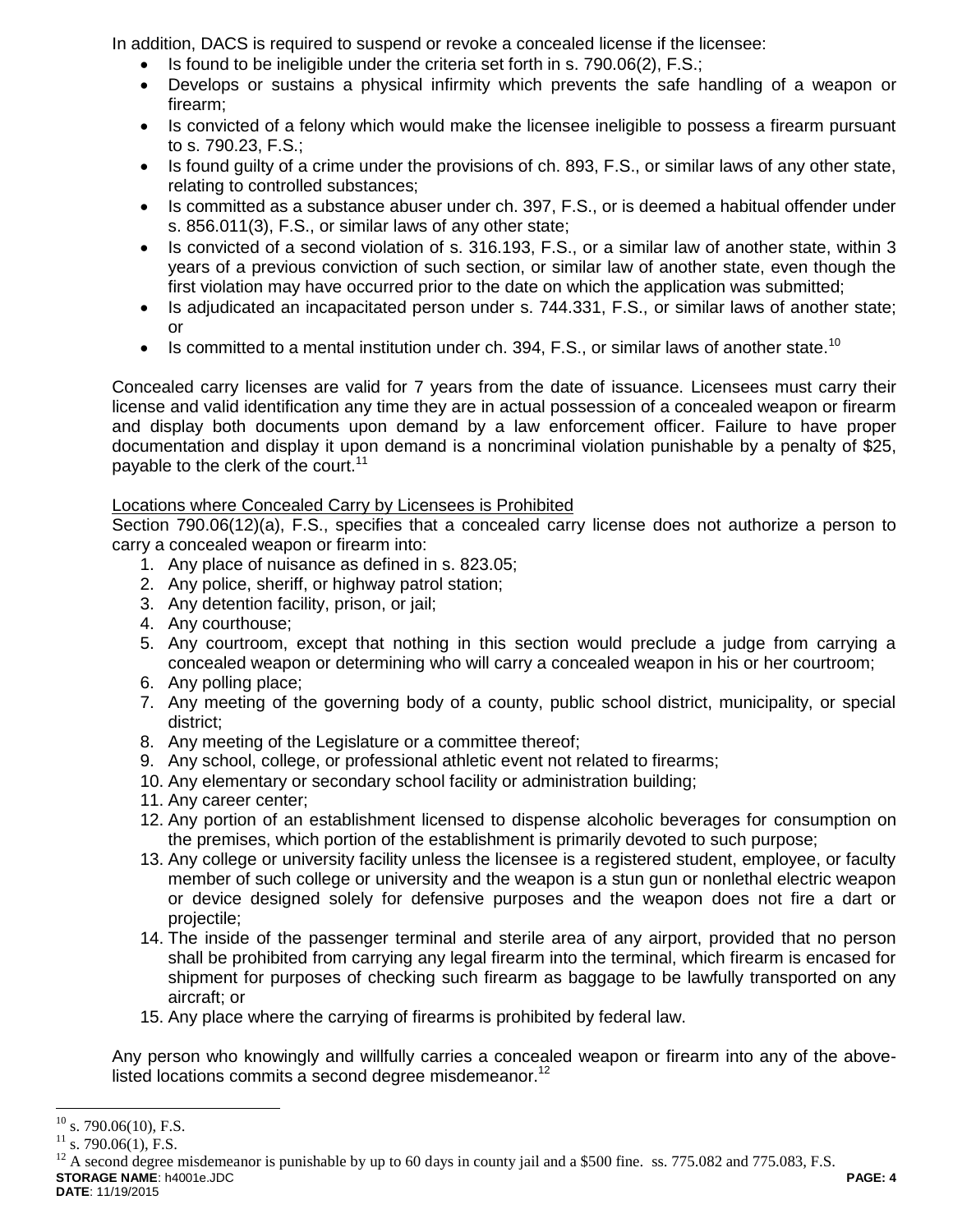Possession on School Property

Section 790.115(2)(a), F.S., prohibits any person from possessing "any firearm, electric weapon or device, destructive device, or other weapon as defined in s. 790.001(13), including a razor blade or box cutter," at a school-sponsored event or on the property of any school, school bus, or school bus stop, unless such possession is authorized in support of school-sanctioned activities or unless it is a firearm carried:

- To a firearms program, class, or function which has been approved in advance by the principal or chief administrative officer of the school as a program or class to which firearms could be carried;
- In a case to a career center having a firearms training range; or
- In a vehicle pursuant to s. 790.25(5), F.S., unless prohibited by a school district policy.<sup>13</sup>

"School" is defined to mean any preschool, elementary school, middle school, junior high school, secondary school, career center, or postsecondary school, whether public or nonpublic.<sup>14</sup>

For a violation of the prohibition, the subsection provides that it is:

- A second degree misdemeanor<sup>15</sup> for a person to store or leave a loaded firearm within the easy reach of a minor who obtains the firearm and commits a violation of the prohibition, except under specified circumstances.<sup>16</sup>
- A third degree felony<sup>17</sup> for a person to willfully and knowingly violate the prohibition by possessing any firearm, electric weapon or device, destructive device, or other weapon as defined in s. 790.001(13), F.S., including a razor blade or box cutter.<sup>18</sup>
- A second degree felony<sup>19</sup> for a person to willfully and knowingly discharge a firearm while in violation of the prohibition unless discharged for lawful defense or a lawful purpose.<sup>20</sup>

With respect to concealed carry licensees, the subsection provides that:

The penalties of this subsection shall not apply to persons licensed under s. 790.06. Persons licensed under s. 790.06 shall be punished as provided in s. 790.06(12), except that a licenseholder who unlawfully discharges a weapon or firearm on school property as prohibited by this subsection commits a felony of the second degree, punishable as provided in s. 775.082, s. 775.083, or s.  $775.084.<sup>21</sup>$ 

As indicated above, s. 790.06(12), F.S., in relevant part, currently penalizes the carrying of a concealed weapon or firearm by a licensee into any college or university facility, except under specified circumstances, as a second degree misdemeanor. $^{22}$ 

### Concealed Carry on College and University Campuses

In the wake of several campus shootings, many states are considering legislation regarding whether to permit concealed carry licensees to carry concealed weapons and firearms on college campuses. For some, these events point to a need to ease existing firearm regulations and allow concealed weapons

<sup>18</sup> s. 790.115(2)(b) and (c)1., F.S.

**STORAGE NAME**: h4001e.JDC **PAGE: 5 DATE**: 11/19/2015

 $\overline{a}$  $13$  s. 790.115(2)(a), F.S.

<sup>14</sup> *Id.*

<sup>15</sup> *See* Footnote 12.

 $16$  s. 790.115(2)(c)2., F.S.

<sup>&</sup>lt;sup>17</sup> A third degree felony is punishable by up to five years imprisonment and a \$5,000 fine. ss. 775.082 and 775.083, F.S.

<sup>&</sup>lt;sup>19</sup> A second degree felony is punishable by up to 15 years imprisonment and a \$10,000 fine. ss. 775.082 and 775.083, F.S.  $^{20}$   $\leq$  700.115(2)(d) E S

s.  $790.115(2)(d)$ , F.S.

 $21$  s. 790.115(2)(e), F.S.

<sup>22</sup> *See* Footnote 12.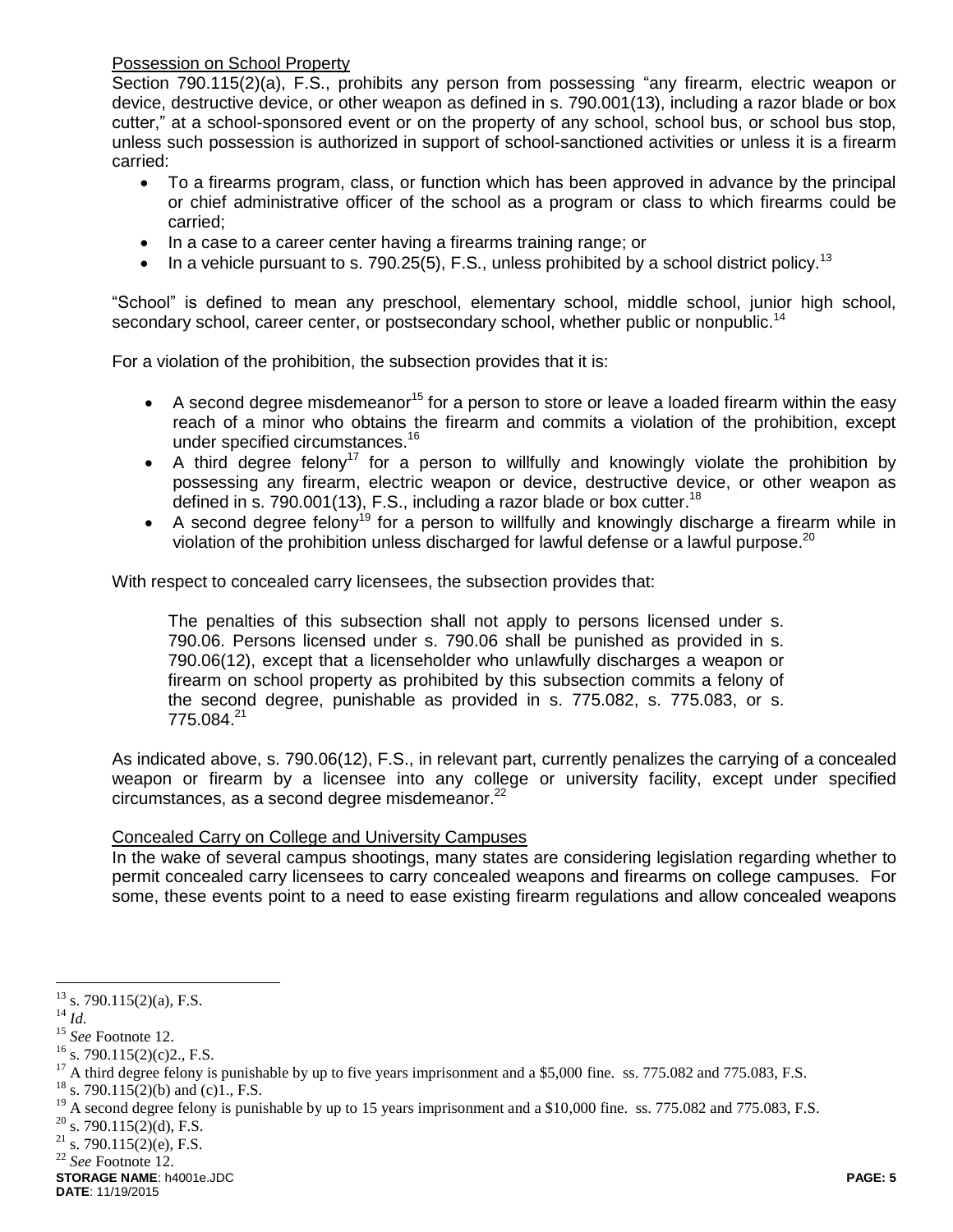and firearms on campuses. Others argue the solution is tightening restrictions to keep guns off campuses. $^{23}$ 

Currently, 19 states ban carrying a concealed weapon or firearm on a college campus.<sup>24</sup> In 23 states, the decision to ban or allow concealed carry on campuses is made by each college or university individually.<sup>25</sup> Eight states allow concealed carry on college campuses - Colorado, Idaho, Kansas, Mississippi, Oregon, Texas, Utah, and Wisconsin.<sup>26</sup>

### **Effect of the Bill**

The bill repeals s. 790.06(12)(a)13., F.S., to allow persons who have a valid concealed carry license to carry a concealed weapon or firearm into any college or university facility.

B. SECTION DIRECTORY:

Section 1. Amends s. 790.06, F.S., relating to license to carry concealed weapon or firearm.

Section 2. Provides an effective date of July 1, 2016.

### **II. FISCAL ANALYSIS & ECONOMIC IMPACT STATEMENT**

### A. FISCAL IMPACT ON STATE GOVERNMENT:

1. Revenues:

The bill does not appear to have any impact on state revenues.

2. Expenditures:

In its 2016 Legislative Bill Analysis, the Board of Governors states that implementation of this bill may result in an indeterminate increase in recurring and non-recurring administrative costs.

In its 2015 Legislative Bill Analysis for HB 4005 (2015), which is identical to the instant bill, the Department of Education states that the bill may have indeterminate fiscal impact on insurance premiums paid by colleges and universities.

### B. FISCAL IMPACT ON LOCAL GOVERNMENTS:

1. Revenues:

The bill does not appear to have any impact on local government revenues.

2. Expenditures:

The bill does not appear to have any impact on local government expenditures.

C. DIRECT ECONOMIC IMPACT ON PRIVATE SECTOR:

None.

 $\overline{a}$ 

<sup>25</sup> Alabama, Alaska, Arizona, Arkansas, Connecticut, Delaware, Hawaii, Indiana, Iowa, Kentucky, Maine, Maryland, Minnesota, Montana, New Hampshire, Oklahoma, Pennsylvania, Rhode Island, South Dakota, Vermont, Virginia, Washington, and West Virginia. *Id*. <sup>26</sup> *Id*.

<sup>23</sup> *Guns on Campus: Overview* National Conference of State Legislatures, February 23, 2015,

<http://www.ncsl.org/research/education/guns-on-campus-overview.aspx> (last visited on September 12, 2015); Texas Senate Bill 11, Enrolled (2015).

<sup>&</sup>lt;sup>24</sup> California, Florida, Georgia, Illinois, Louisiana, Massachusetts, Michigan, Missouri, Nebraska, Nevada, New Jersey, New Mexico, New York, North Carolina, North Dakota, Ohio, South Carolina, Tennessee, and Wyoming. *Id*.